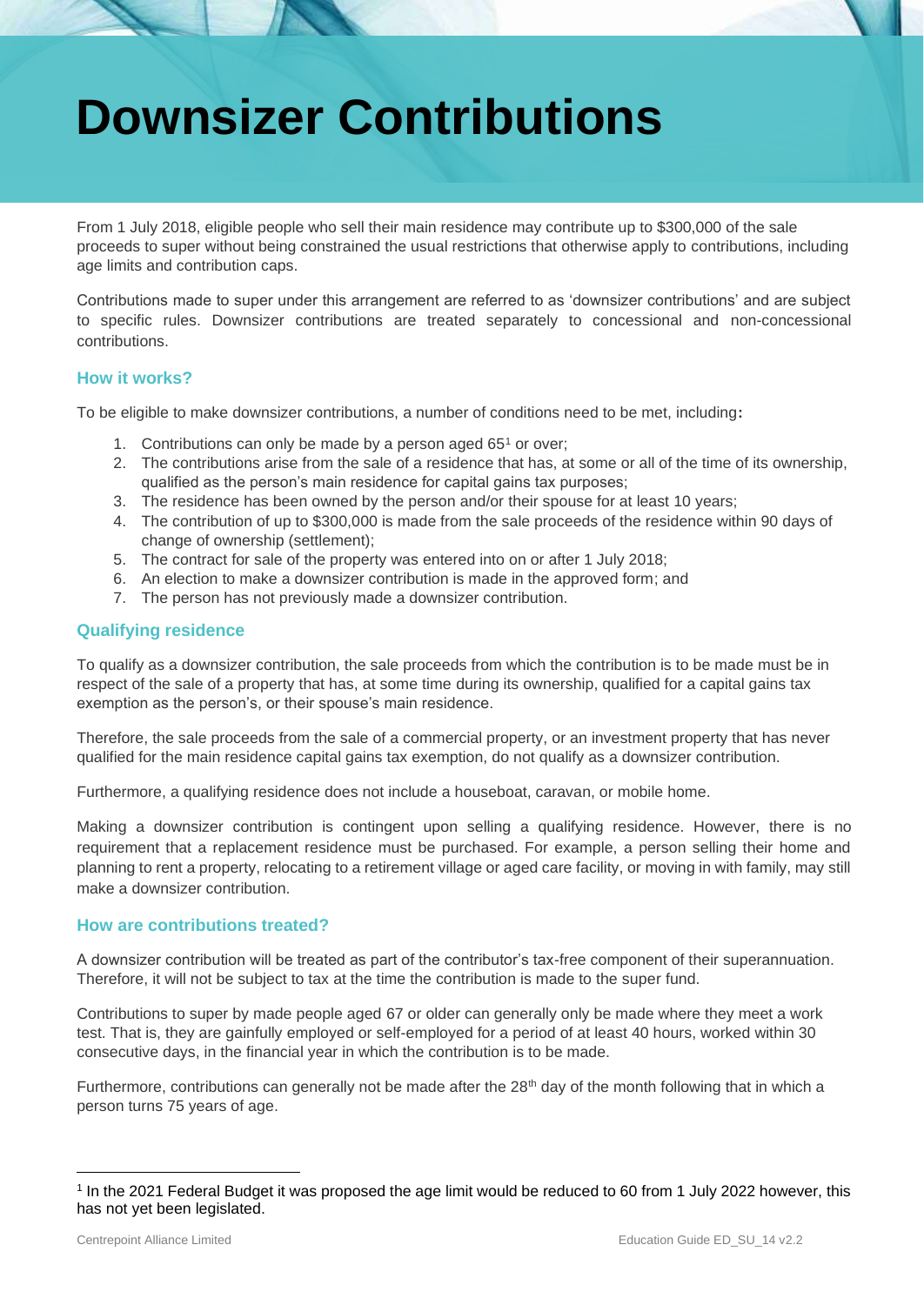People wishing to make downsizer contributions are not subject to either of the conditions mentioned in the previous two paragraphs. That is, they are not required to meet the work test, nor are contributions restricted to people under the age of 75.

There are some restrictions that apply to non-concessional contributions to superannuation. These include:

- 1. **Contribution caps** a non-concessional contribution is currently limited to a maximum of \$110,000 per annum. In certain circumstances, up to a further two years contributions may be brought forward, allowing a contribution of up to \$330,000 to be made in one financial year.
- 2. **Total super balance** where a person has a total super balance (i.e. the total value of all their super interests) that exceeds \$1.7m, they are unable to make non-concessional contributions.

However, as downsizer contributions are not treated as non-concessional contributions, these restrictions do not apply. The fact an individual may have exhausted their non-concessional contribution cap or have a total superannuation balance that exceeds \$1.7m, does not preclude them from making a downsizer contribution provided the relevant conditions have been met.

Downsizer contributions count towards a person's total superannuation balance. This may impact on their ability to making future non-concessional contributions and receive other Government benefits such as the Government co-contribution and a tax offset for contributions they may make for an eligible spouse.

#### **Transfer balance cap and taxation**

The super reforms introduced from 1 July 2017 restrict the amount that a person may transfer to a super income stream or pension. This is known as the transfer balance cap. The transfer balance cap is currently \$1.7m.

Consequently, even though a person can make a downsizer contribution, the contribution may not be able to the transferred to a pension account where the person has already exhausted their transfer balance cap. While the downsizer contribution remains in a super accumulation account, the investment earnings that accrue on the contribution will be taxed within the super fund at a rate of 15%. This contrasts with the retirement phase where the investment earnings on super benefits that are supporting an income stream or pension are exempt from tax at the fund level.

Furthermore, investment earnings that accrue on an accumulation account form part of the fund member's taxable component of their benefit. This may have taxation implications where an individual's superannuation benefit, on their death, is likely to pass to a 'non-tax dependent' such as an adult child of the deceased member.

By contrast, if the downsizer contributions can be applied to a retirement phase pension, the investment earnings that accrue are exempt from tax and form part of the member's tax-free component.

#### **Social security**

A person's main residence is generally exempt from the assets and income test when assessing entitlement for Social Security and Department of Veterans Affairs benefits, including the age pension or service pension.

However, selling the main residence and depositing the surplus sales proceed to a bank account, allocating to other investments, or making a downsizer contribution to super may result in amounts that have previously been exempt from the assets and income tests now being assessed under these tests. This may result in the loss of, or a reduction in the amount of pension being paid.

When the main residence is sold and the proceeds are to be applied to the purchase of a new main residence, that portion of the sales proceeds to be applied to the new purchase may continue to be exempt from the assets test for a period (generally 12 months). The amount to be applied to the purchase of the new home will however be included as deemed income under the income test, until such time as the new home is acquired.